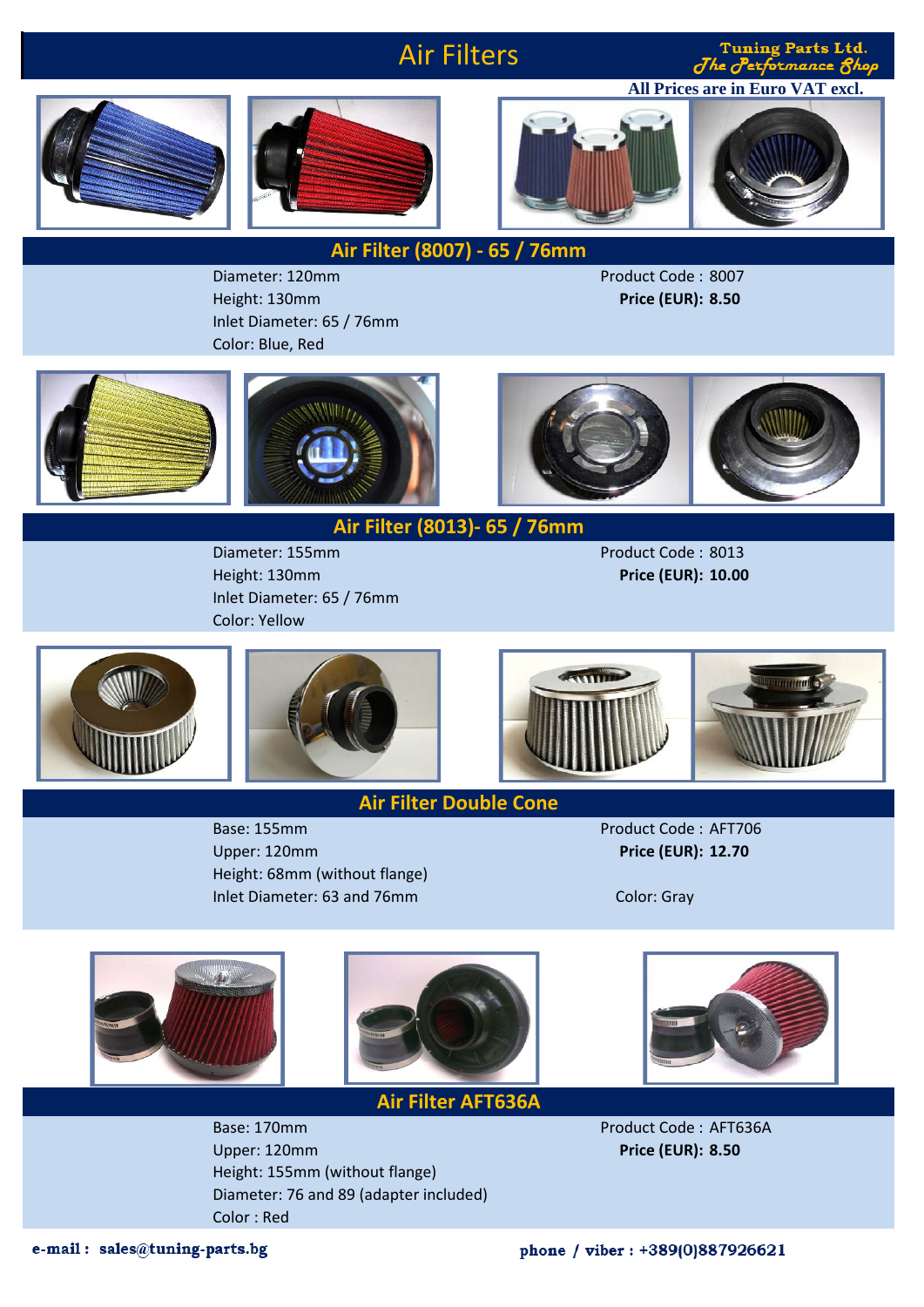## Air Filters

**Tuning Parts Ltd.** The Performance 8hop







**Air Filter Double Cone 1115TR**

Upper: 120mm **Price (EUR): 11.10** Height: 135mm (without flange) Inlet Diameter: 76mm Color: Red, Blue

Base: 155mm Product Code : 1115TR





Diameter: 120mm Product Code : 8017 Overall Height: 150mm **Price (EUR): 11.40** Inlet Diameter: 76mm

Diameter: 155 / 120mm



**Filter Element for Filter HKS** 

Color: Yellow, Green, Red Product Code :

**Price (EUR): 8.60**

phone / viber : +389(0)887926621